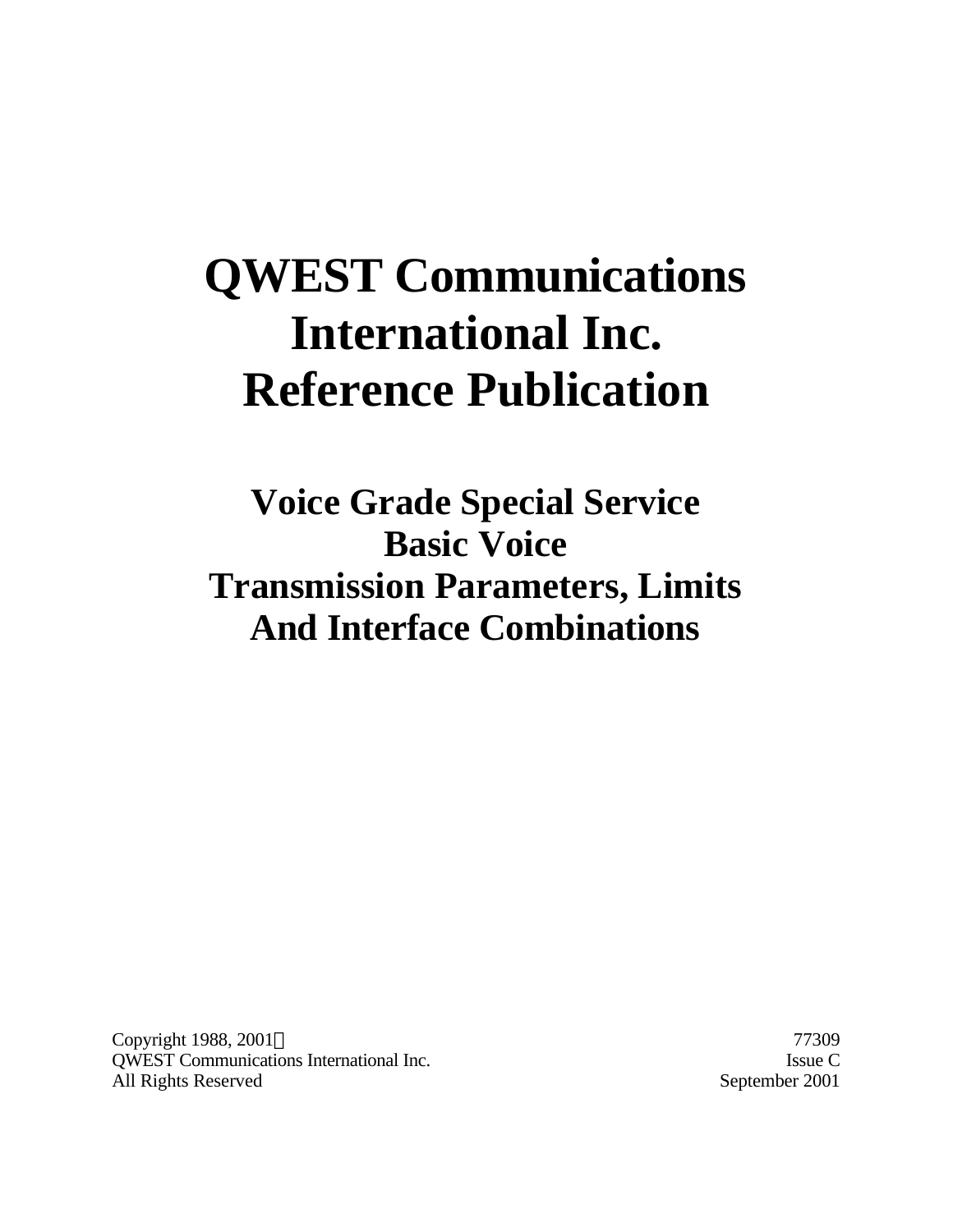#### **NOTICE**

This publication has been prepared to provide InterLATA Carriers with a description of Voice Grade Basic (VGB); a service offered by QWEST.

QWEST assumes no responsibility for any costs incurred by an InterLATA Carrier in conforming to the contents of this publication. Further, conformance to this publication does not constitute a guarantee of acceptance of a given carrier's equipment and/or its associated documentation.

QWEST reserves the right, without prior notice, to revise this publication for any reason.

If further information is required, please contact:

QWEST Communications International Inc. Manager – New Services Planning 700 W. Mineral Ave. MN-F15.15 Littleton, CO 80120 (303) 707-7107 (303) 707-9497 Fax # E-mail: jhsmit2@qwest.com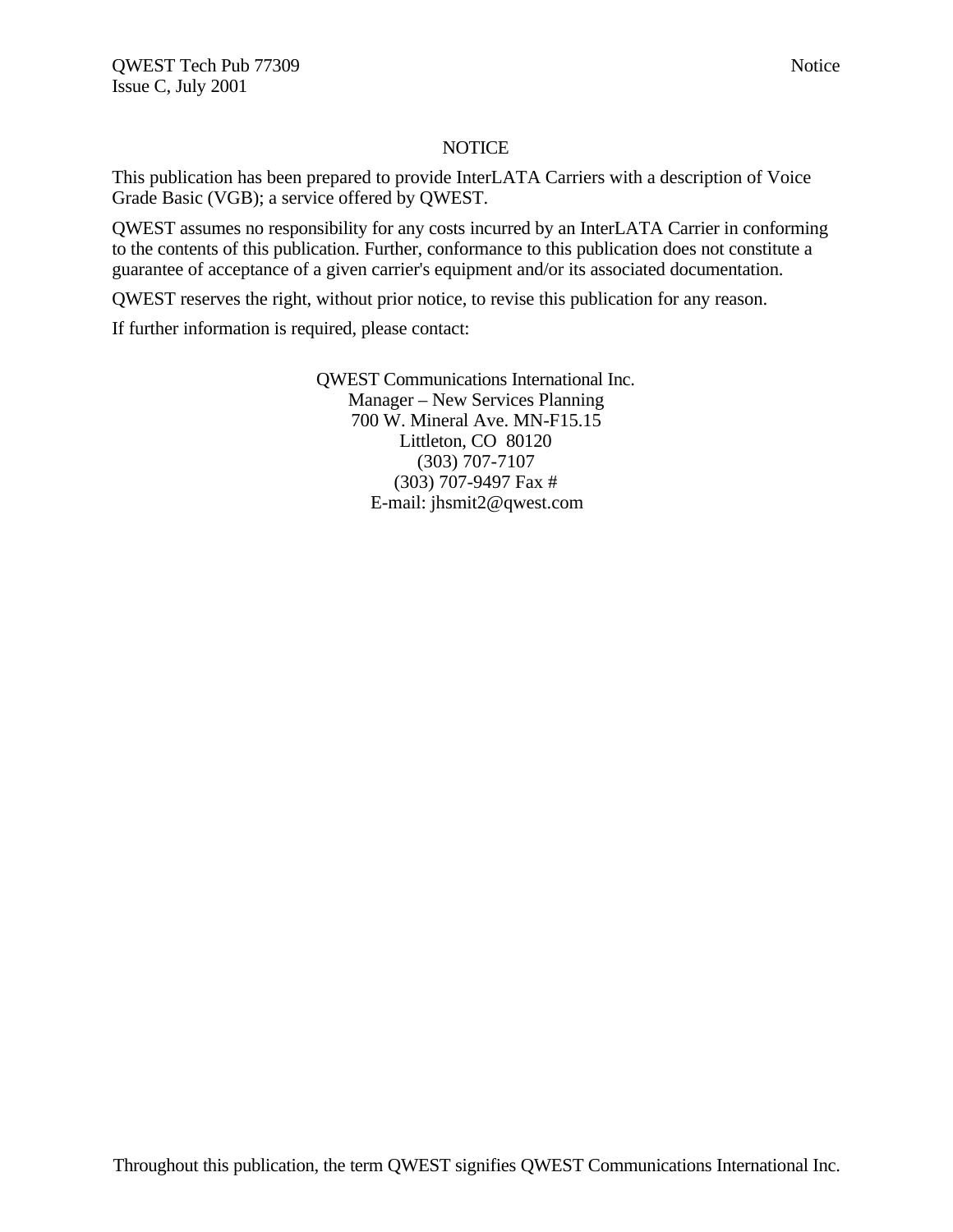#### COMMENTS on PUB 77PUB

#### PLEASE TEAR OUT AND SEND YOUR COMMENTS/SUGGESTIONS TO:

QWEST Corporation Manager – New Services Planning 700 W. Mineral Ave. MN-F15.15 Littleton, CO 80120 (303) 707-7107 (303) 707-9497 Fax # E-mail: jhsmit2@qwest.com

Information from you helps us to improve our Publications. Please take a few moments to answer the following questions and return to the above address.

| Was this Publication valuable to you in understanding  |        |      |
|--------------------------------------------------------|--------|------|
| The technical parameters of our service?               | YES    | NO - |
| Was the information accurate and up-to-date?           | YES    | NO   |
| Was the information easily understood?                 | YES NO |      |
| Were the contents logically sequenced?                 | YES NO |      |
| Were the tables and figures understandable and helpful | YES NO |      |
| Were the pages legible?                                | YES.   | NO.  |

If you answered NO to any of the questions and/or if you have any other comments or suggestions, please explain:

\_\_\_\_\_\_\_\_\_\_\_\_\_\_\_\_\_\_\_\_\_\_\_\_\_\_\_\_\_\_\_\_\_\_\_\_\_\_\_\_\_\_\_\_\_\_\_\_\_\_\_\_\_\_\_\_\_\_\_\_\_\_\_\_\_\_\_\_\_\_\_\_\_\_

|                  | (Attach additional sheet, if necessary) |
|------------------|-----------------------------------------|
|                  |                                         |
|                  |                                         |
|                  |                                         |
| Telephone Number |                                         |
|                  |                                         |
|                  |                                         |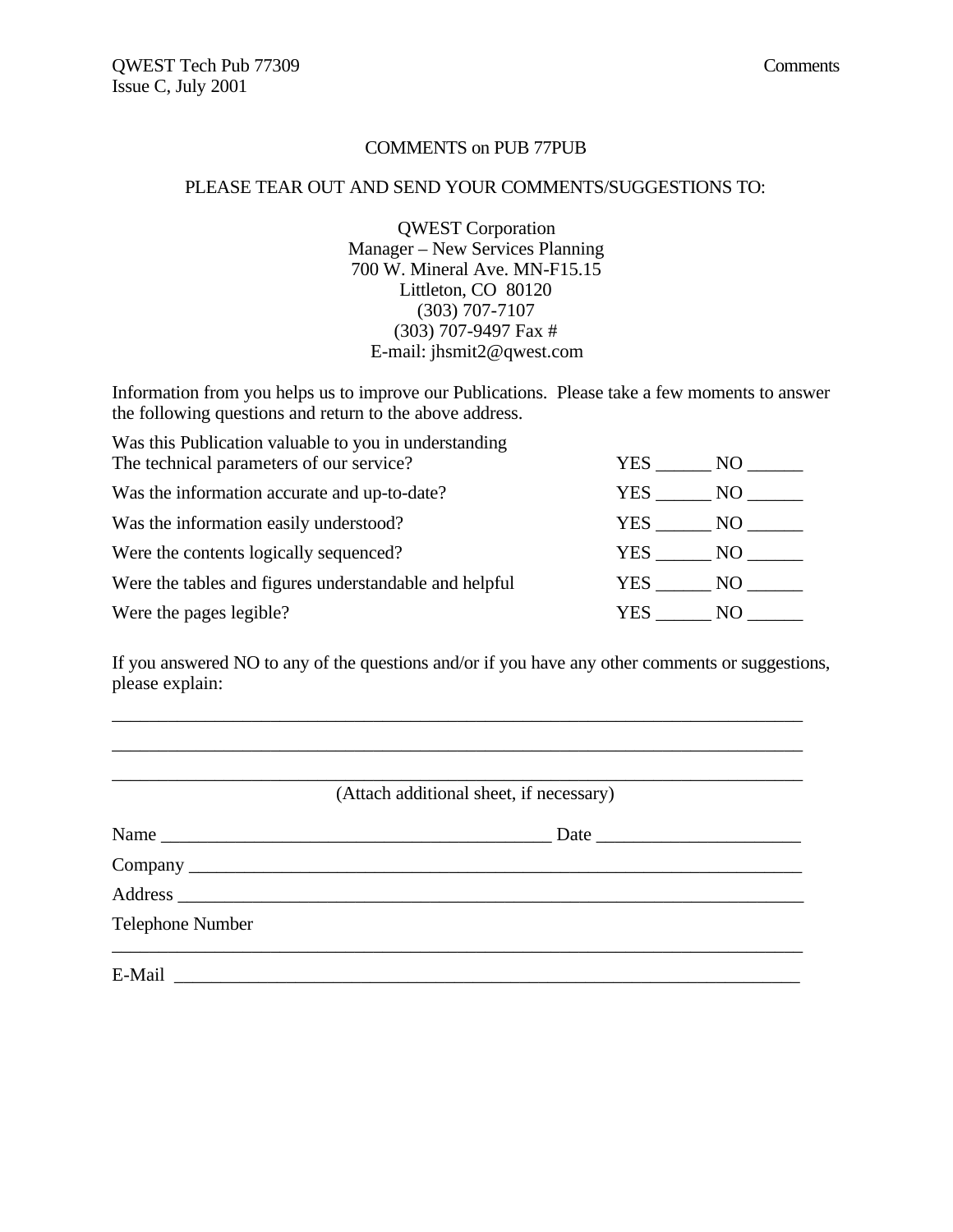|                  | <b>Chapter and Section</b> | Page |
|------------------|----------------------------|------|
| 1.               |                            |      |
| 2.               |                            |      |
| 3.               |                            |      |
| $\overline{4}$ . |                            |      |
| 5.               |                            |      |
| 6.               | 6.1<br>6.2                 |      |
| 7.               | 7.1                        |      |
| 8.               | 8.1<br>8.2<br>8.3          |      |
| <b>Figure</b>    |                            |      |

| $4 - 1$ |  |  |  |
|---------|--|--|--|
|---------|--|--|--|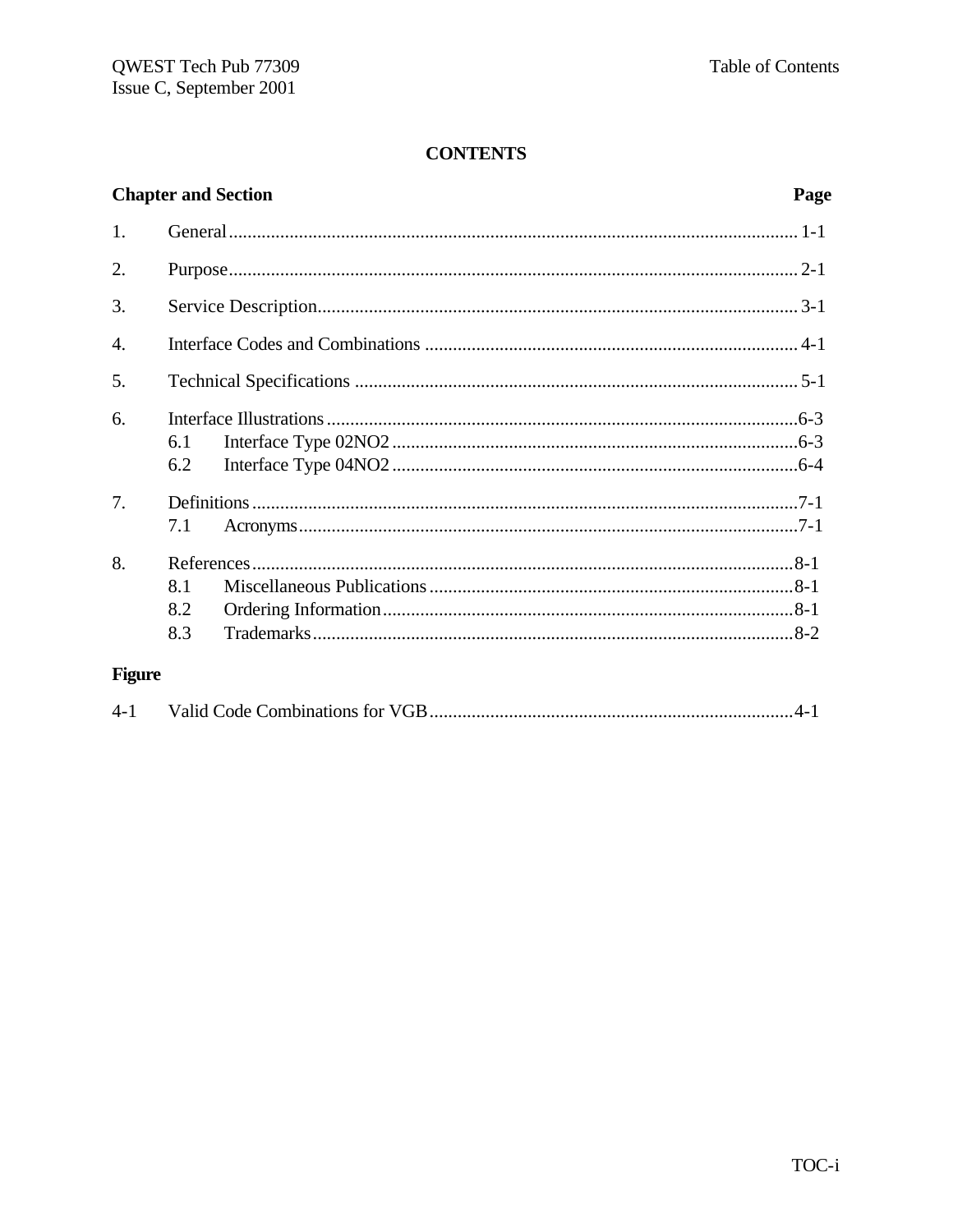| <b>Chapter and Section</b> |  |  |
|----------------------------|--|--|
|                            |  |  |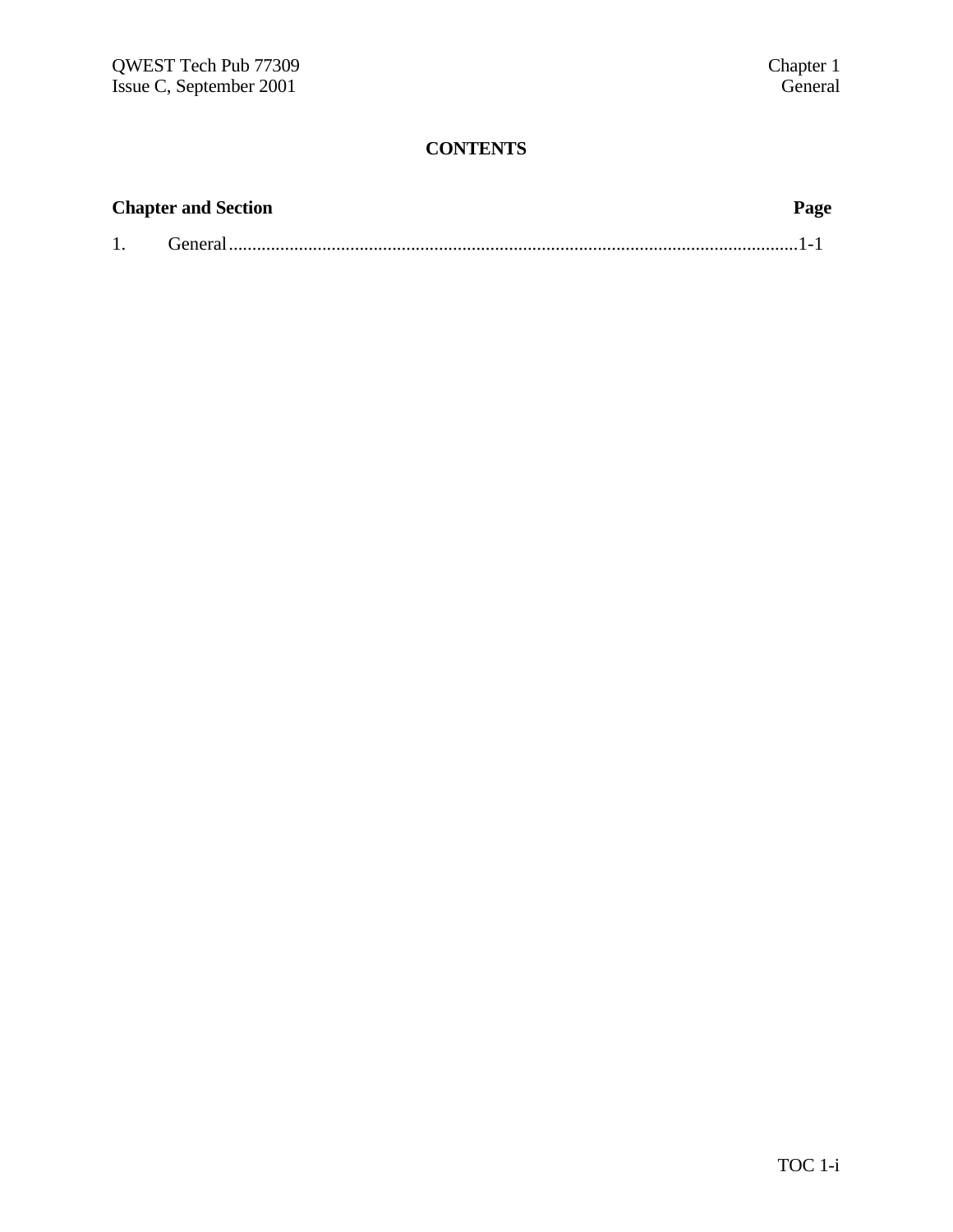### **1. General**

This document describes Basic Voice. Voice Grade Basic (VGB) is a service offered by QWEST to InterLATA Carriers (IC) and End Users (EUs). The description herein covers service features, technical specifications, and valid interfaces.

An IC desiring to serve a Local Access Transport Area (LATA), by interconnecting with Local Exchange Carrier (LEC) facilities, must establish one or more Points Of Termination (POTs) within the LATA for connection of its facilities with those of the LEC. The LEC will provide special access from an End-User Point Of Termination (EU-POT) to an IC Point Of Termination (IC-POT) within a LATA. A POT is the physical point where the access service terminates and the customer's facility begins.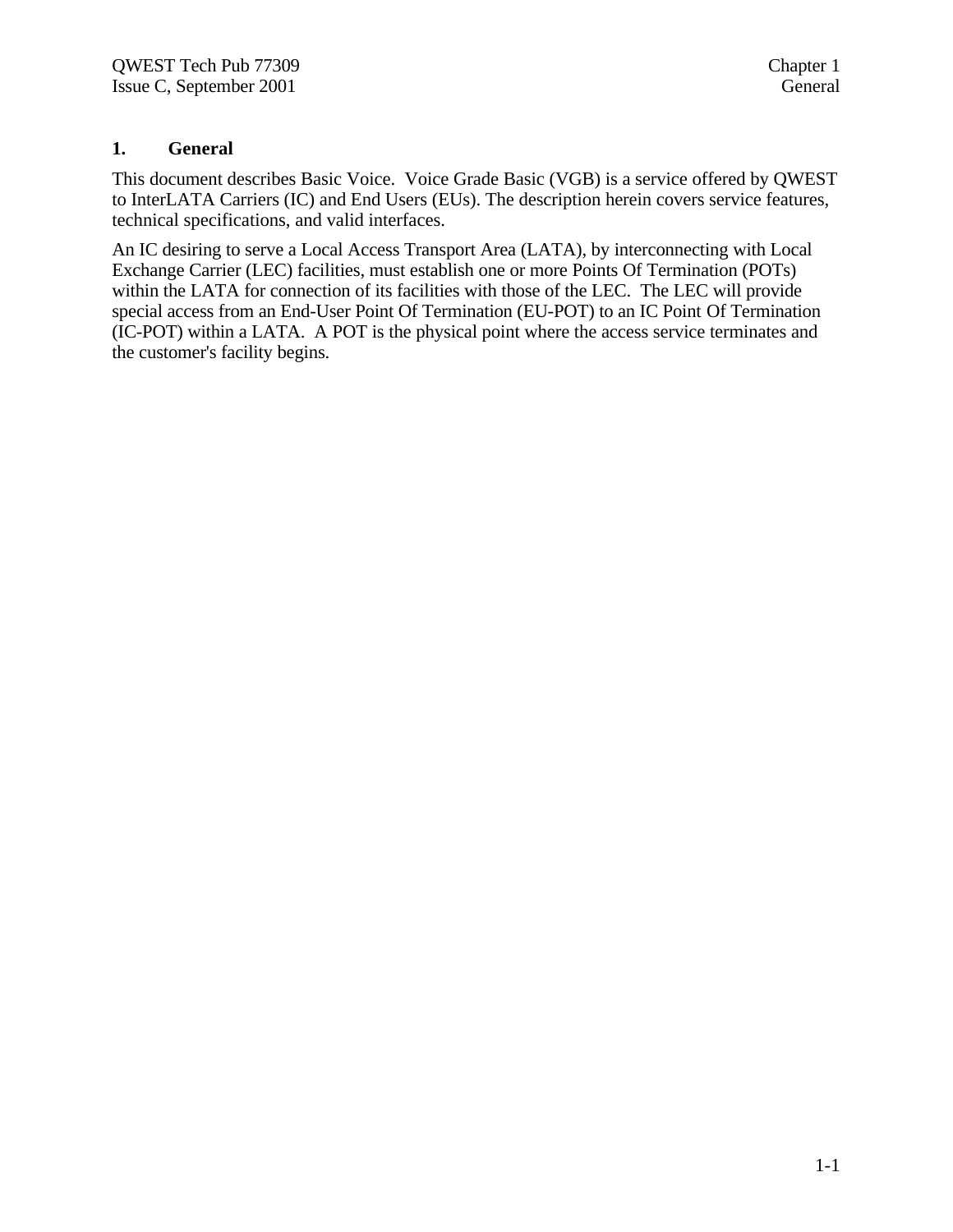| <b>Chapter and Section</b> | Page |
|----------------------------|------|
|                            |      |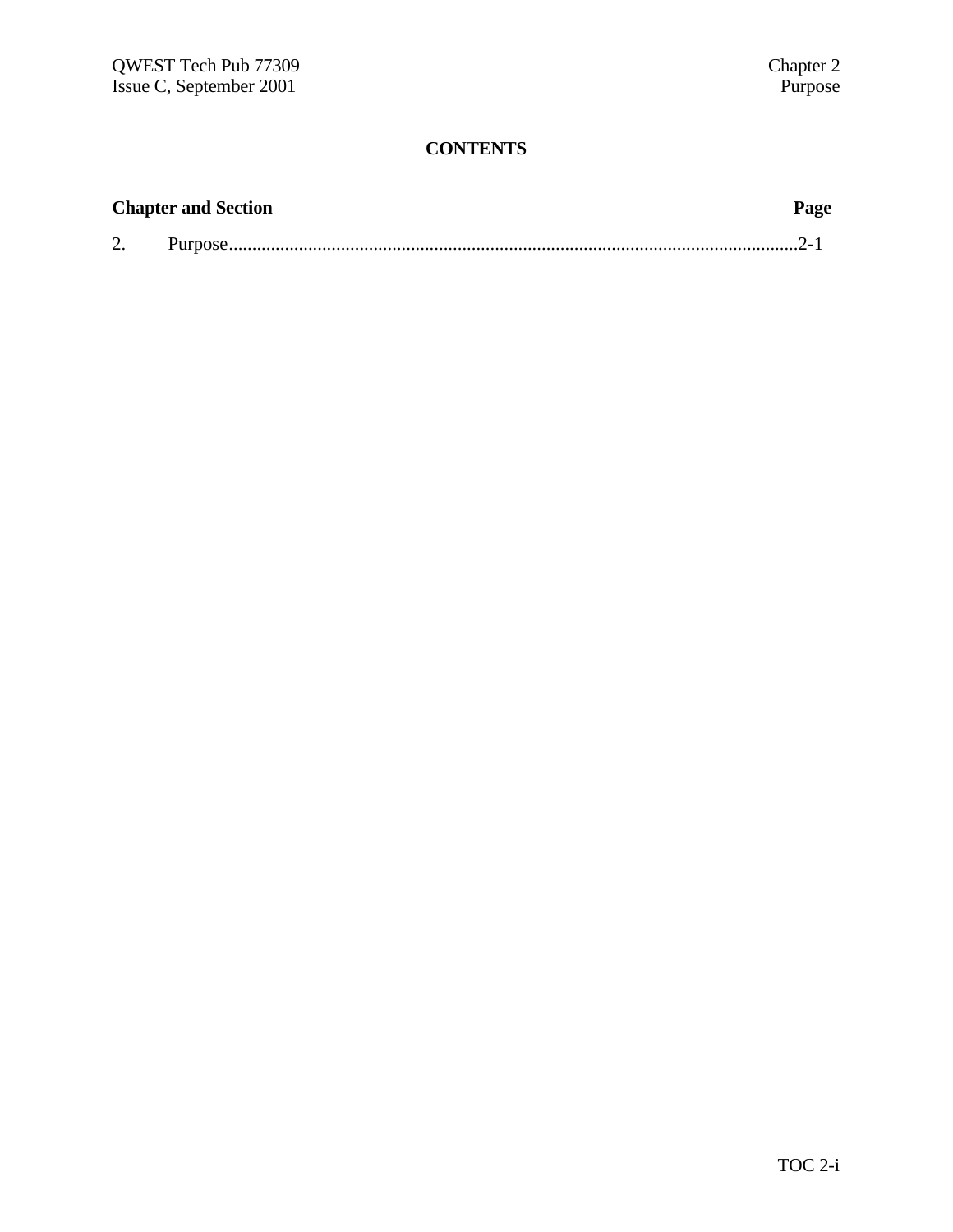# **2. Purpose**

The purpose of this document is to describe VGB service by defining the interface combinations and technical specifications and to provide a quantitative and qualitative description of the service and its interfaces so compatible operation can be achieved.

It is not the intent of this document to provide specific ordering information. Refer to applicable filed tariffs.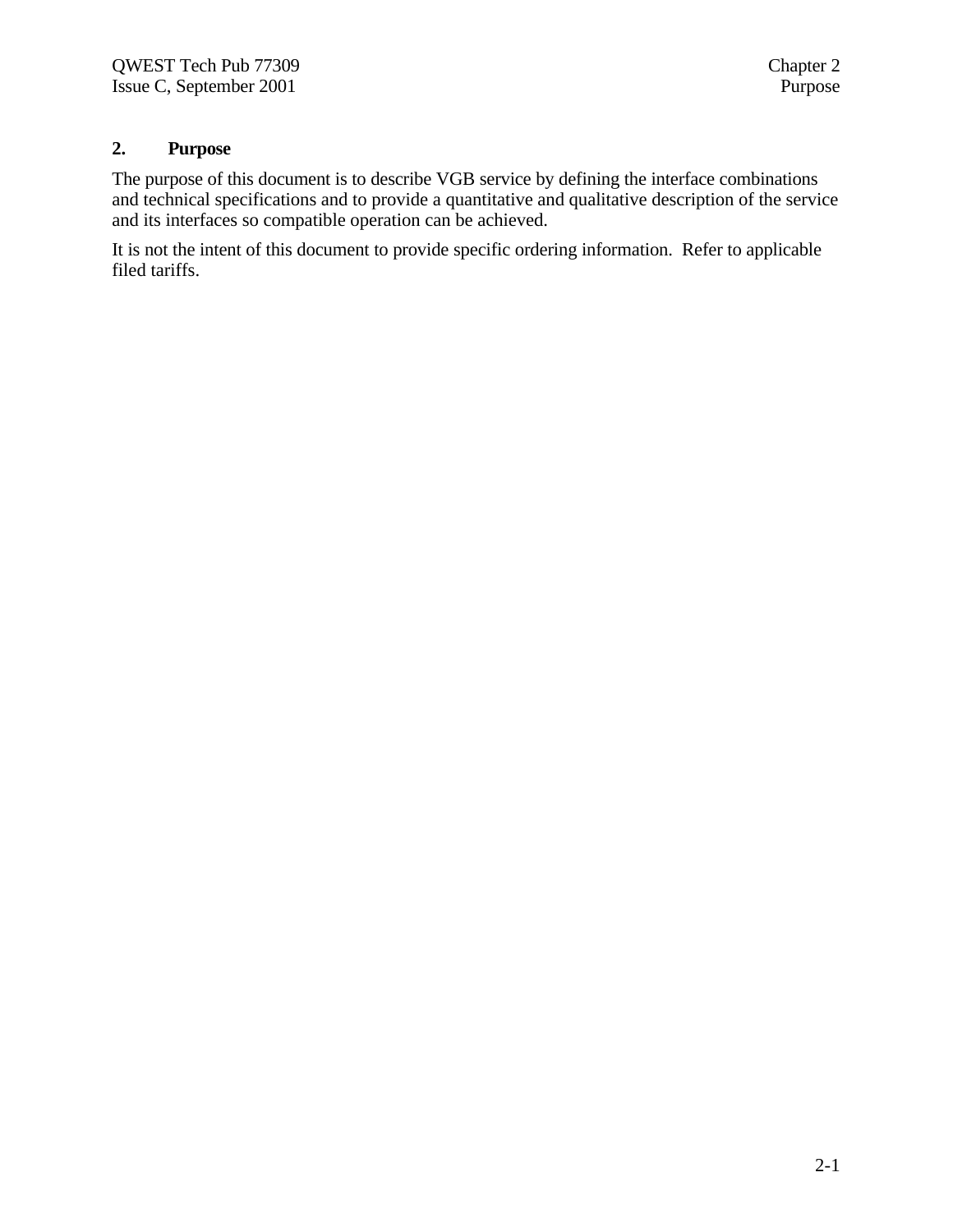| <b>Chapter and Section</b> |  | Page |  |
|----------------------------|--|------|--|
| 3.                         |  |      |  |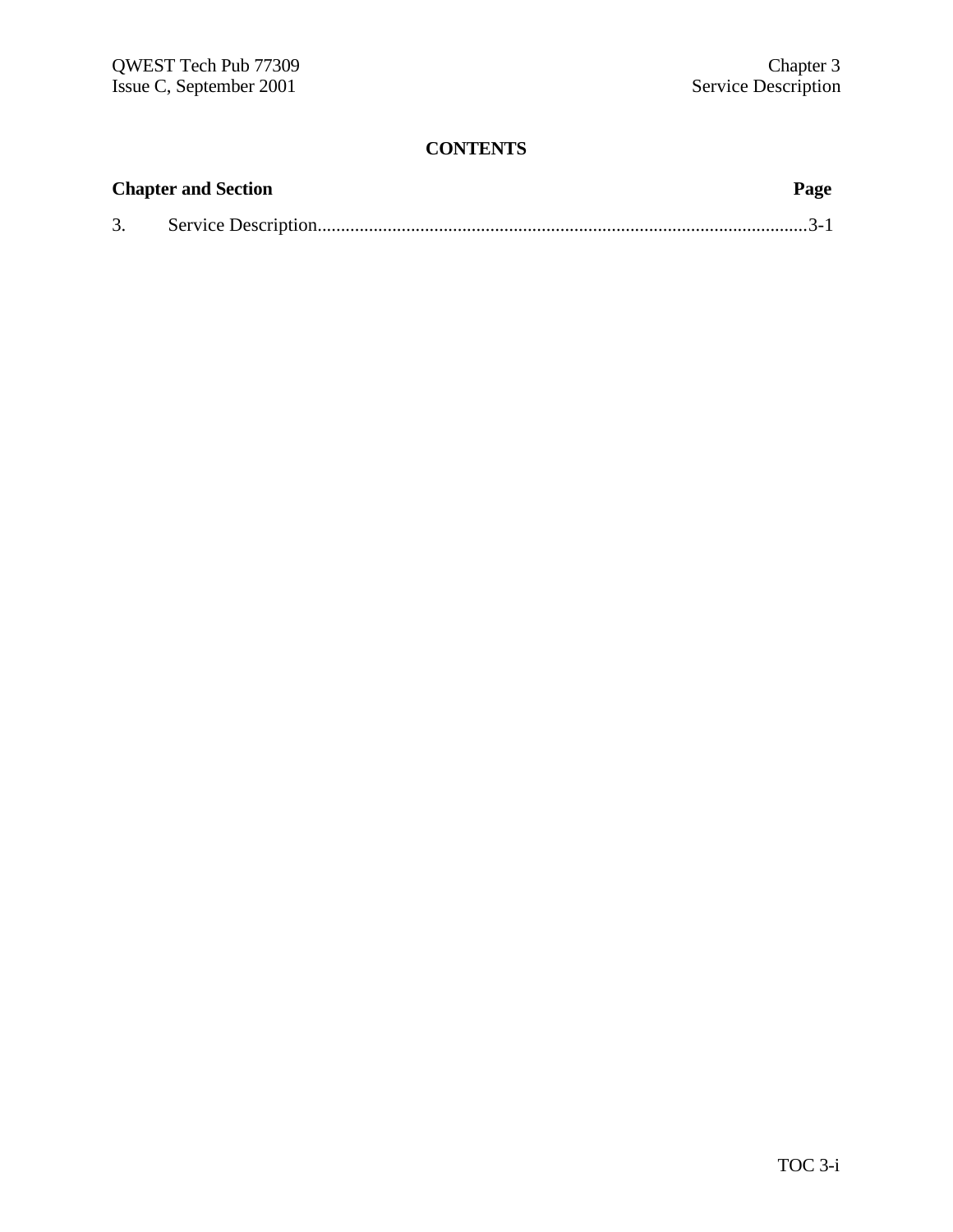#### **3. Service Description**

VGB Special Access service is a nonswitched service used for voice grade (300 to 3000Hz) applications without signaling or supervision. The facility may be metallic or carrier derived at the option of the Local Exchange Carrier (LEC). DC continuity is not inherent in this service. Two-wire circuits, end-to-end, will be limited to one central office while four-wire circuits may be ordered within or between central offices. Voice band signaling may be used for supervision by the IC but will not be supported by the LEC. The nominal bandwidth available with VGB is 300 to 3000Hz. Energy outside this band is permissive only and must comply with accepted limits shown in Technical Publications (see References, Chapter 8).

VGB is a nondesigned service. No special equipment is added to compensate for attenuation distortion, delay distortion, loss, noise or longitudinal balance. Circuit loss is not fixed and will vary based on the type and length of facilities connecting the two locations. It is assumed that the IC can evaluate the performance of a VGB circuit and can provide the needed equipment to compensate for facility effects. Typical circuit loss will be in the range of 0-16 dB. Higher circuit losses are possible but their occurrence would be rare. When carrier facilities are provided their loss contribution will be set to 0 dB measured at 1004Hz. Therefore, circuit losses will be the accumulation of losses associated with loaded or nonloaded metallic facilities.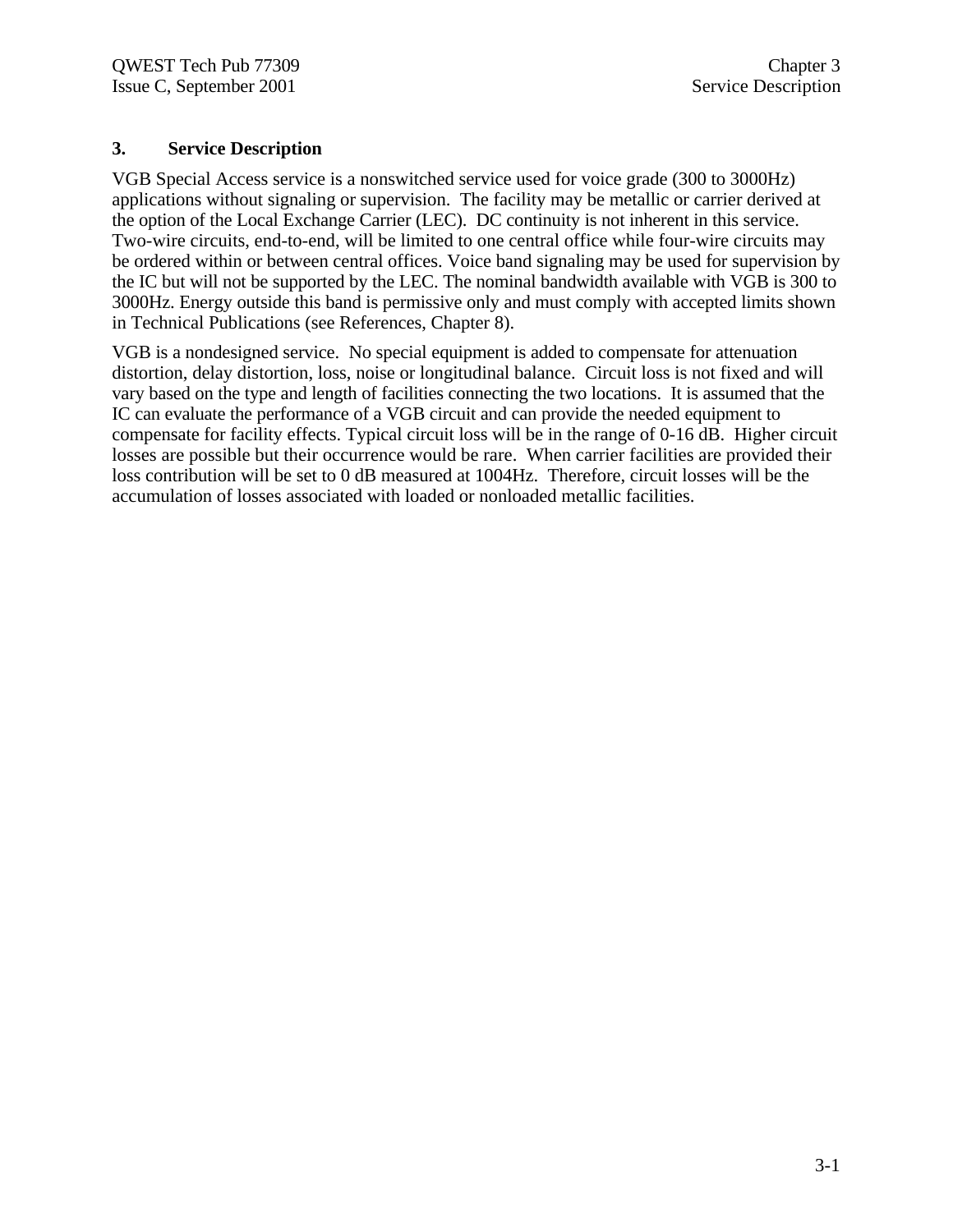| <b>Chapter and Section</b> |  |  |
|----------------------------|--|--|
|                            |  |  |
| <b>Figure</b>              |  |  |
|                            |  |  |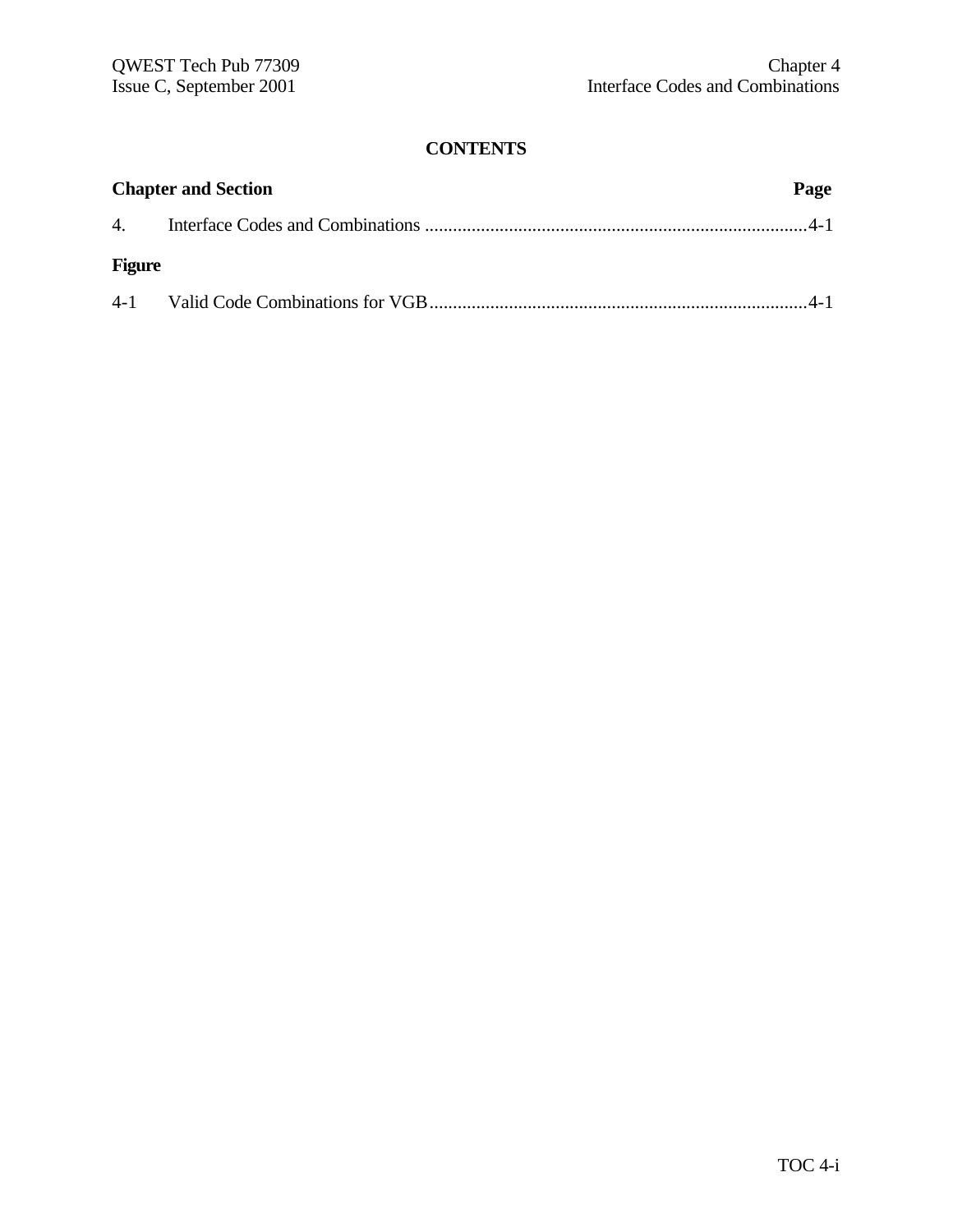### **4. Interface Codes and Combinations**

The electrical interface with the LEC for VGB is described by an interface code at each end of the service. Interfere codes for VGB are made up of three components: (1) the number of wires, (2) protocol code, and (3) the nominal impedance code. For example, for the interface code 04NO2, the 04 represents the number of wires (2 pair), the "NO" protocol code means no signaling provided by the LEC, and the "2" means a nominal AC impedance of 600 ohms.

|                             | A Loc                                          | Z Loc |
|-----------------------------|------------------------------------------------|-------|
| Intra<br><b>Wire Center</b> | $02NO2$ to $02NO2$<br>$-0r-$<br>04NO2 to 04NO2 |       |

| Inter<br><b>Wire Center</b><br>04NO2 to 04NO2 |
|-----------------------------------------------|
|-----------------------------------------------|

**Figure 4-1** Valid Code Combinations for VGB

Only the code combinations shown above will be provided Note that 2-Wire to 4-Wire conversion is not available with this nondesigned service. In addition, the LEC will assume that the impedance provided to the network will always be 600 ohms.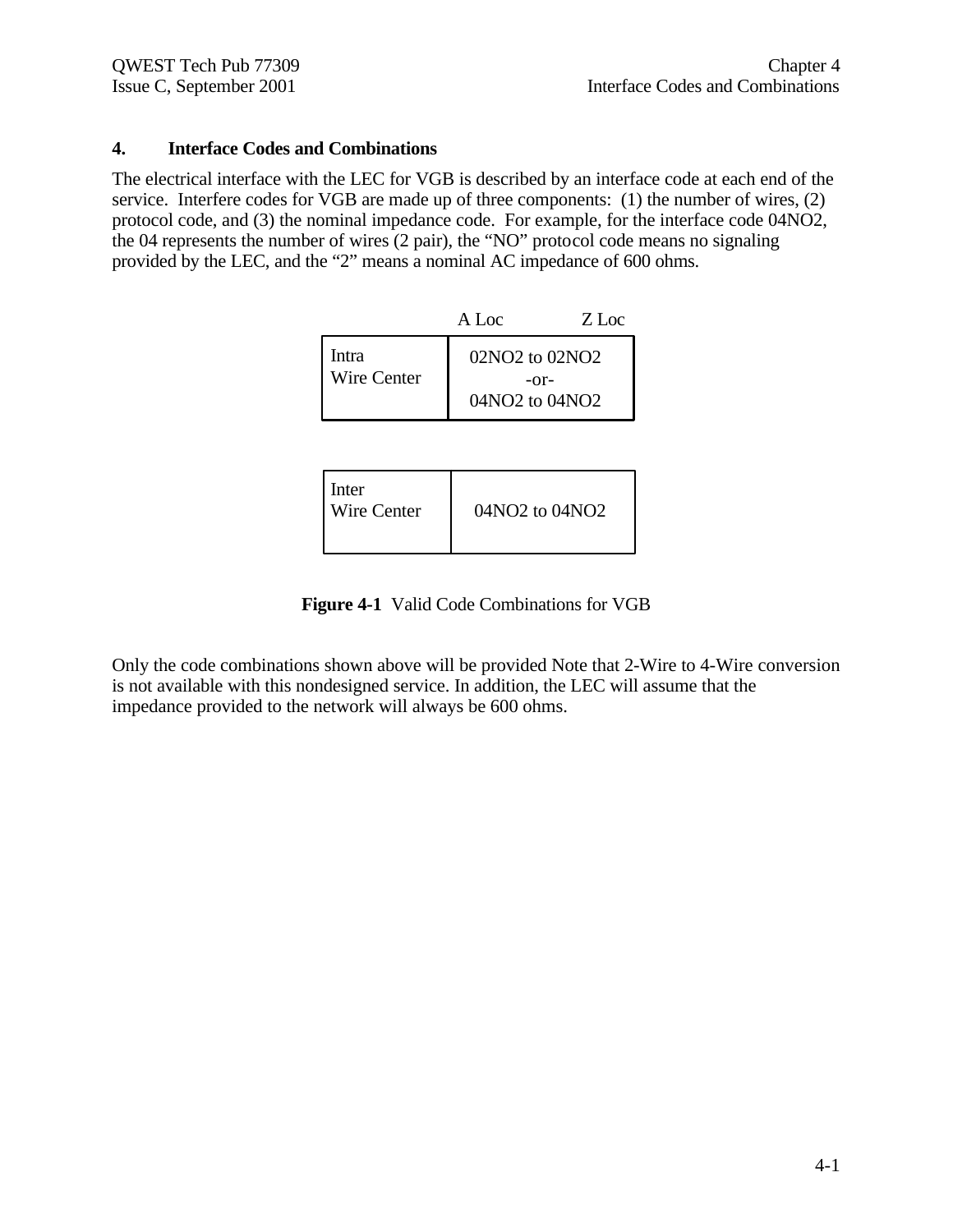| <b>Chapter and Section</b> | Page |
|----------------------------|------|
|                            |      |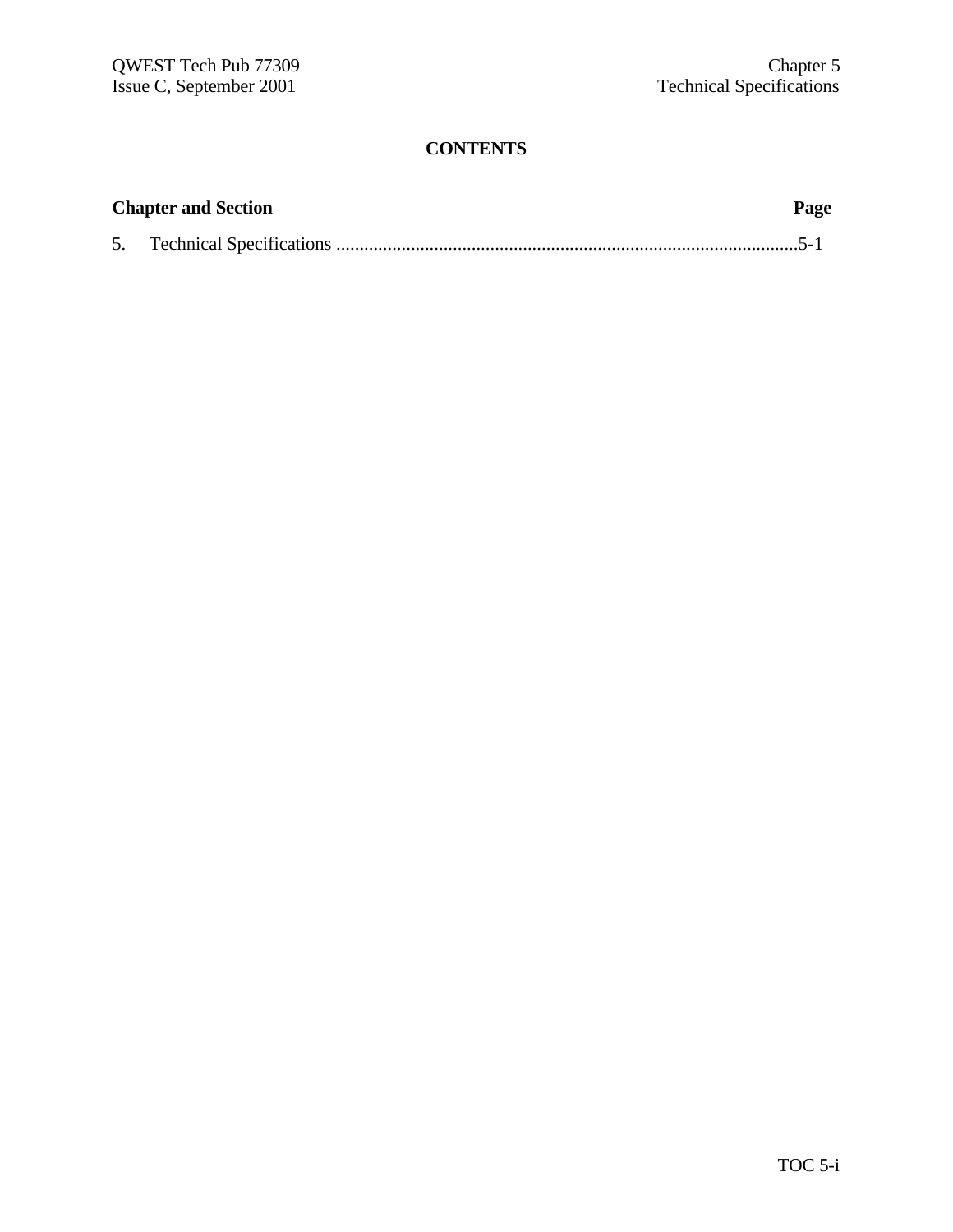### **5. Technical Specifications**

A Basic Voice ordered between two central offices will generally encounter carrier facilities in the LEC. The loss contribution of all carrier facilities will be set to OdB. This leaves only the loss of the local channels serving each POT. At no time will the transmit level exceed 0 dB into the cable facility.

The circuit loss and frequency response is a function of the facility length, gauge of the wire, and loading schemes. Substantial description of local service loops has been published by the Institute of Electrical and Electronics Engineers (IEEE). This IEEE document can be used effectively to predict expected circuit loss.

Because this is a nondesigned service, the Design Layout Record (DLR) will not be produced. Service turnup tests will be limited to "continuity" tests only. When carrier facilities are involved, continuity will be checked using a test tone. Typically 1004 Hz will be used. On metallic facilities, DC tests may be used to determine circuit continuity.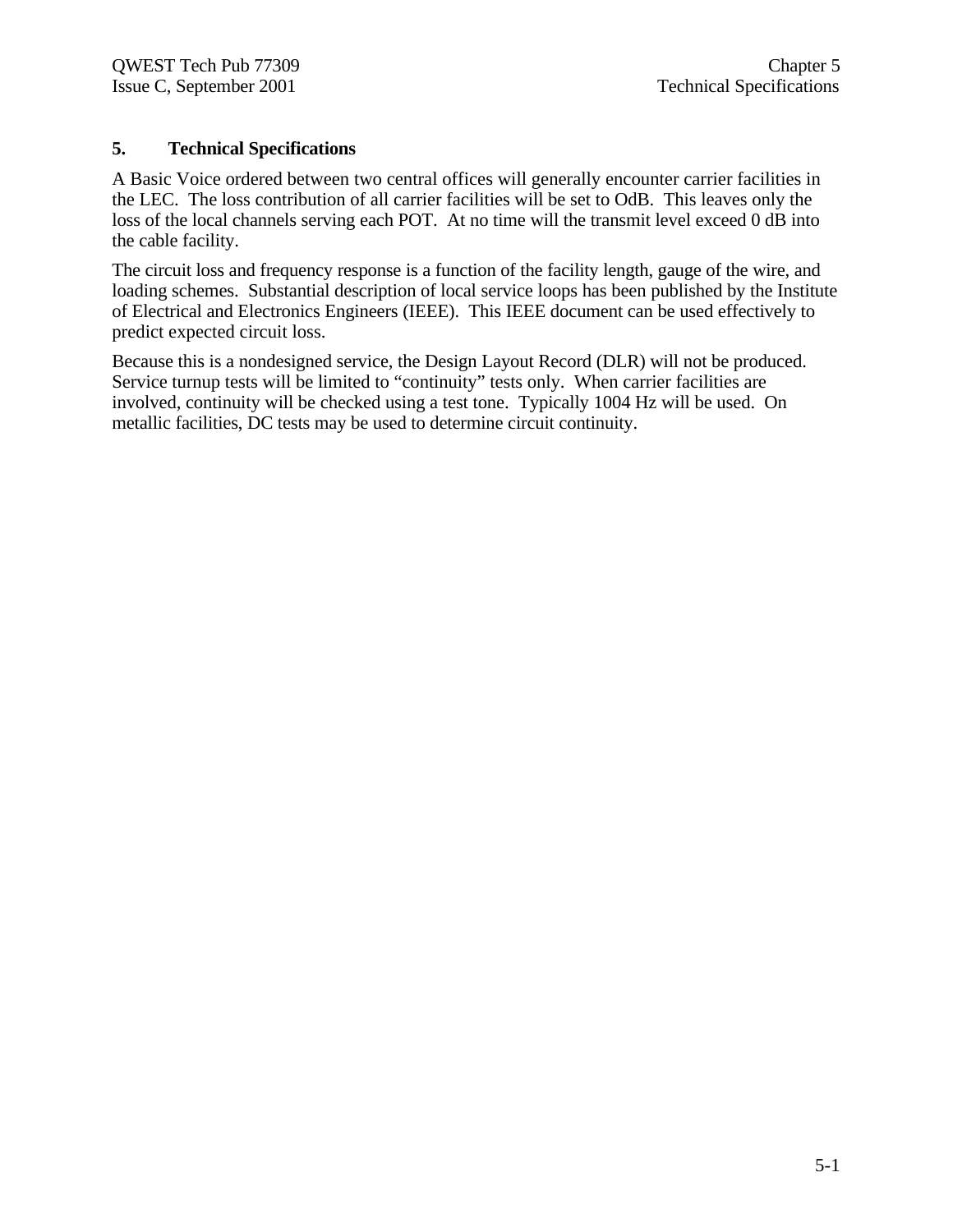# **Chapter and Section Page**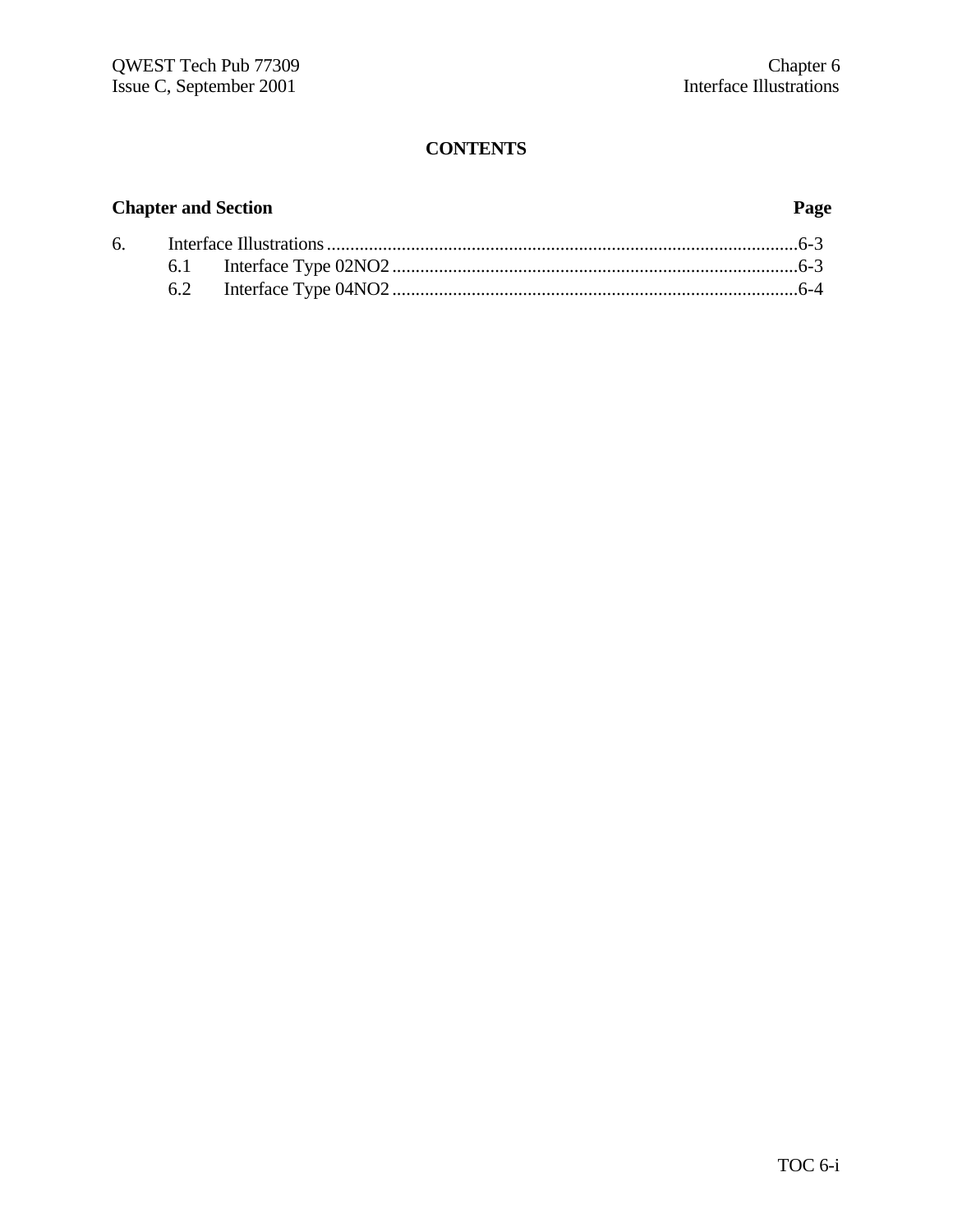### **6. Interface Illustrations**

#### **6.1 Interface Type 02NO2**

DESCRIPTION: Connects customer to an access service suitable for voice transmission with no signaling provided by the LEC. End-user and/or IC may apply inband type signaling to the channel.

2-Wire (T,R)

IMPEDANCE: 600 ohms nominal

TRANSMISSION LEVELS (dB):

|        | <b>RCV</b>   | <b>XMT</b> |
|--------|--------------|------------|
| at POT | (out of LEC) | (into LEC) |
|        |              |            |

\* Determined by cable loss, see Chapter 5.



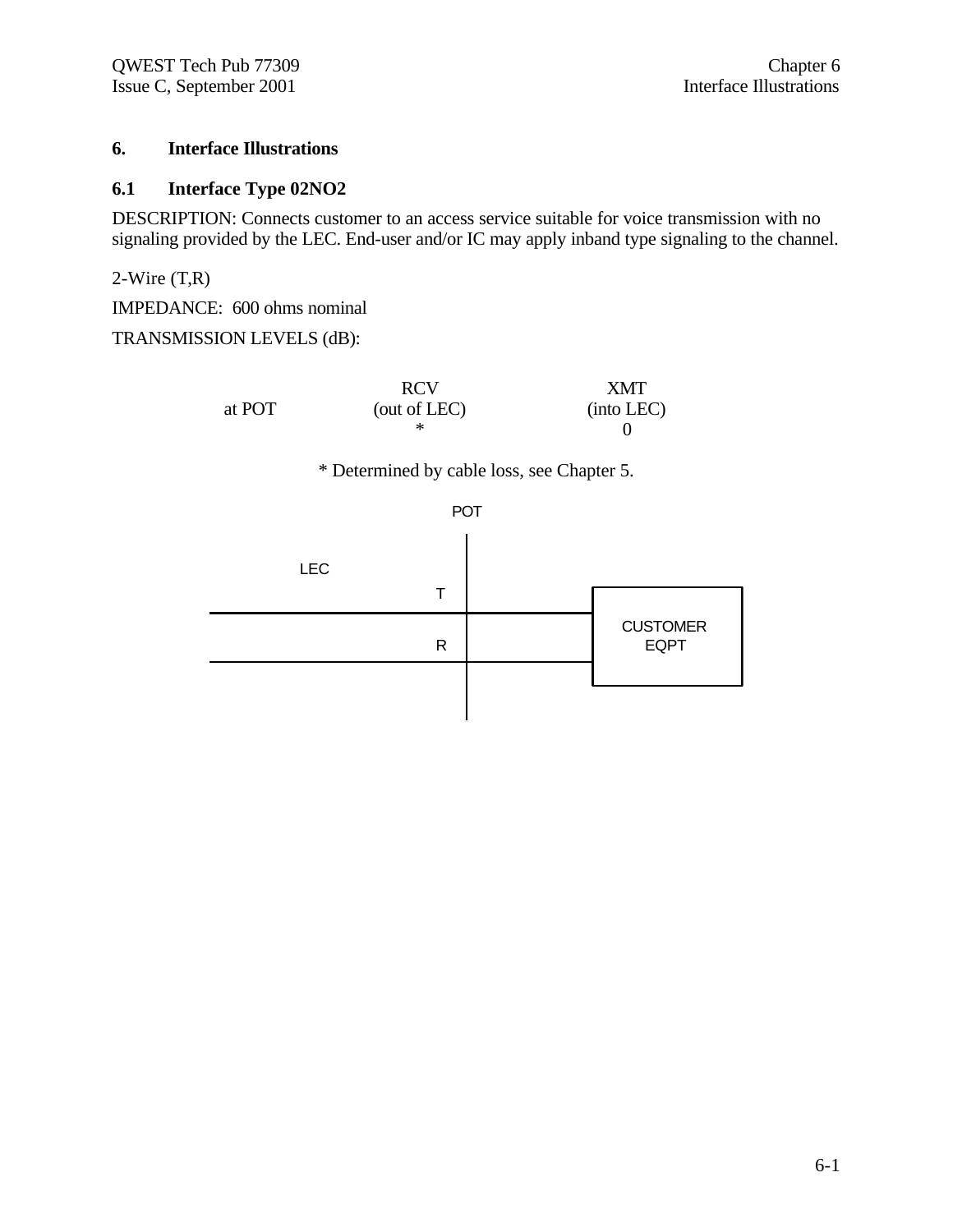### **6.2 Interface Type 04NO2**

DESCRIPTION: Connects customers to an access service suitable for voice transmission with no signaling provided by the LEC. End-user and/or IC may apply inband type signaling to the channel.

4-Wire (T,R,T1,R1)

IMPEDANCE: 600 ohms nominal

### TRANSMISSION LEVELS (dB):

|          | <b>RCV</b>   | XMT           |
|----------|--------------|---------------|
|          | (Out of LEC) | (into LEC)    |
| at POT   |              |               |
| at POT % | ∗            | $-16$ to $+7$ |

\* Determined by cable loss, see Chapter 5. % Where LEC Carrier is terminated at the POT



Arrows denote direction of voice transmission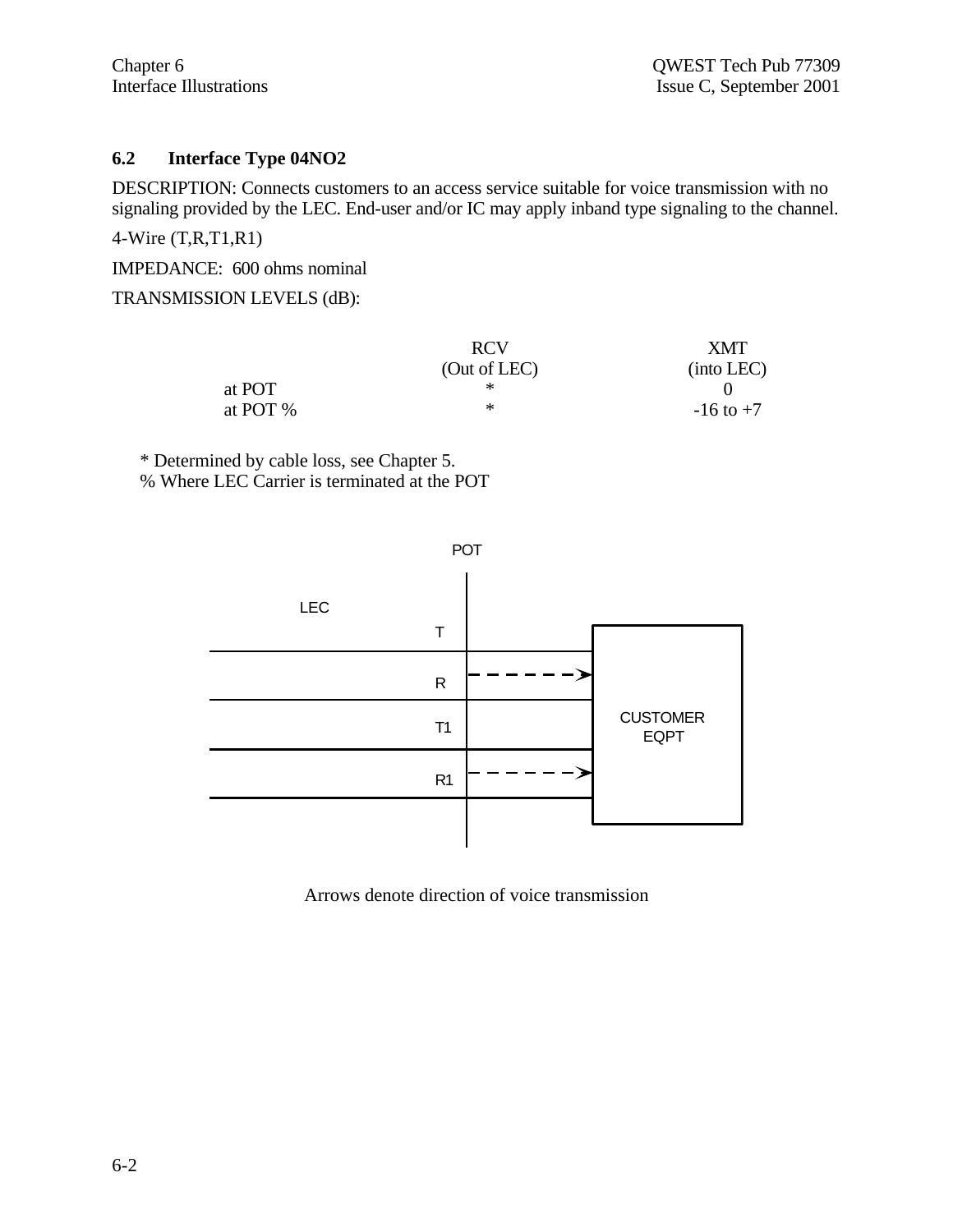# **Chapter and Section Page**

| Jefinitions |  |  |  |
|-------------|--|--|--|
|             |  |  |  |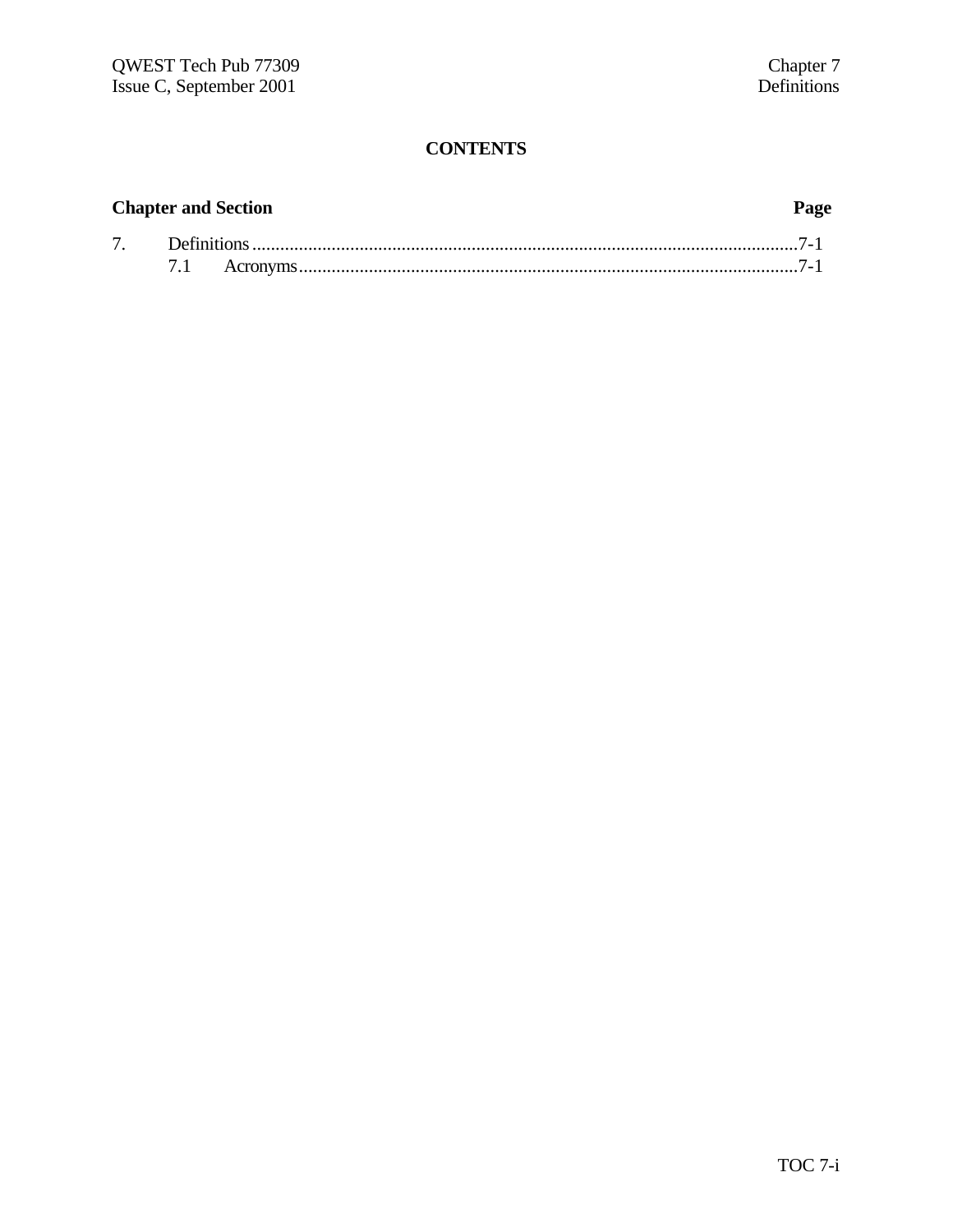# **7. Definitions**

# **7.1 Acronyms**

| <b>DLR</b>    | Design Layout Record                              |
|---------------|---------------------------------------------------|
| <b>EEE</b>    | Institute of Electrical and Electronics Engineers |
| EU's          | End Users                                         |
| <b>EU-POT</b> | <b>End User Point Of Termination</b>              |
| IC            | <b>InterLATA Carriers</b>                         |
| <b>IC-POT</b> | <b>IC Point Of Termination</b>                    |
| <b>LATA</b>   | <b>Local Access Transport Area</b>                |
| <b>LEC</b>    | Local Exchange Carrier                            |
| <b>VGB</b>    | Voice Grade Basic                                 |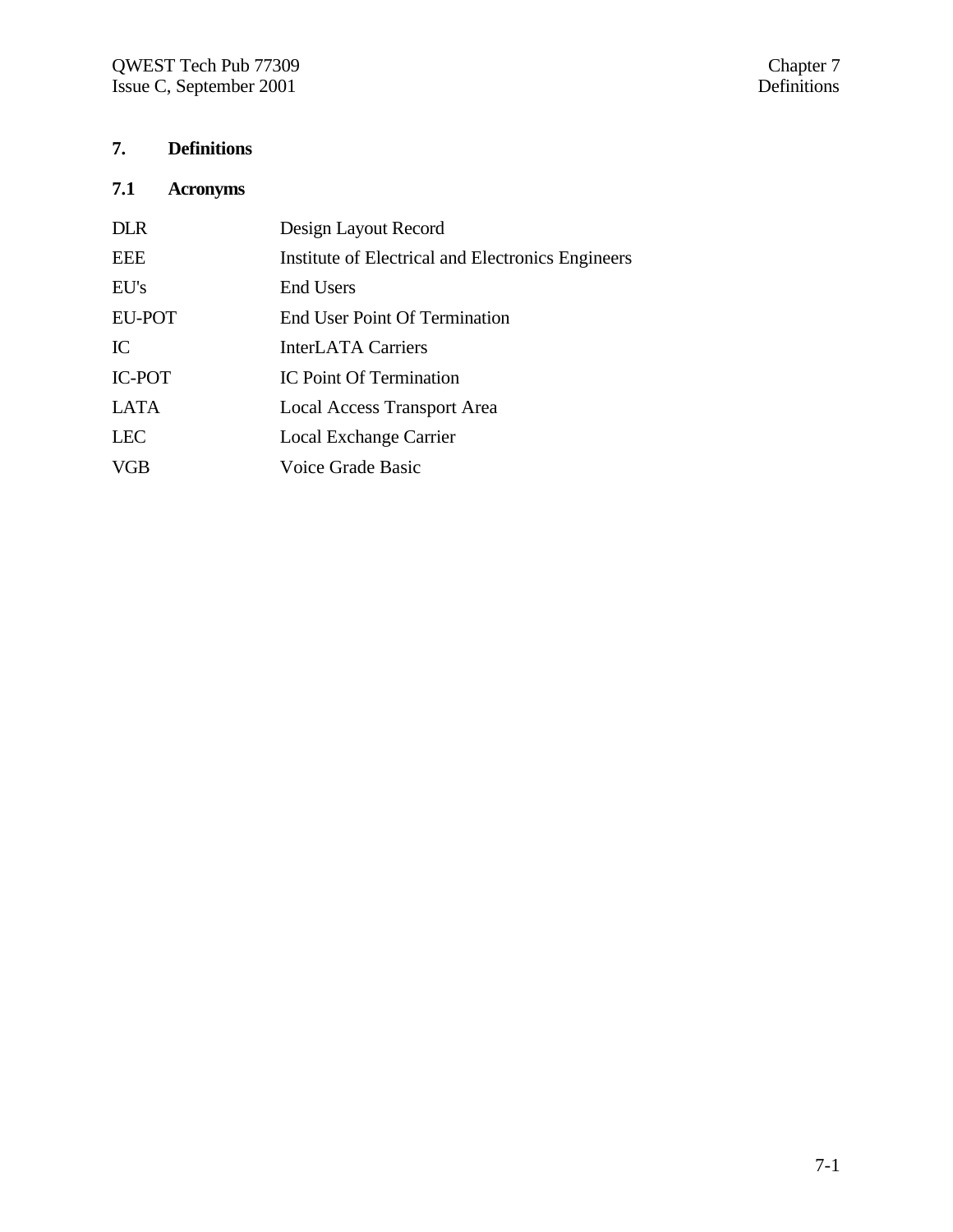# **Chapter and Section**

# Page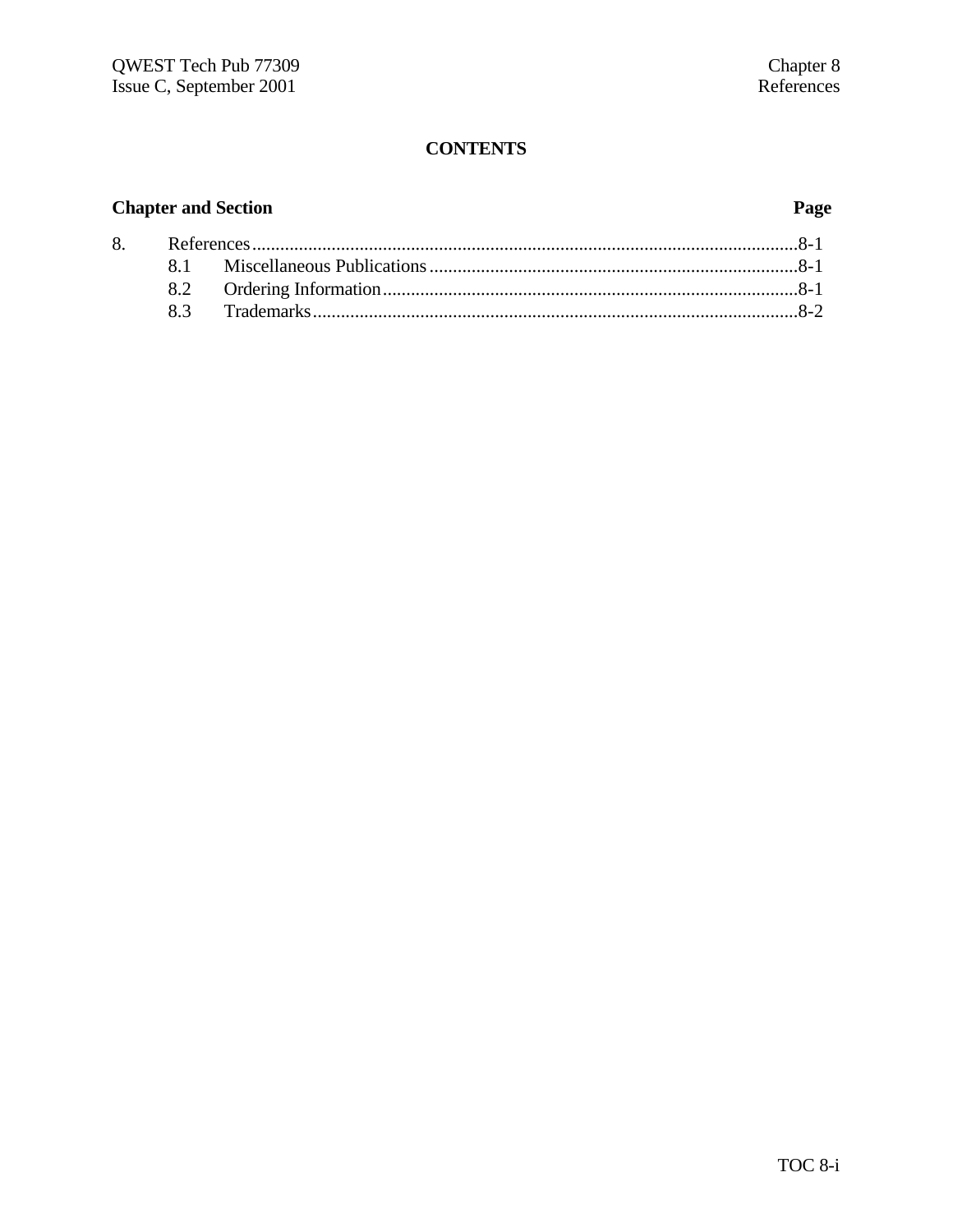#### **8. References**

#### **8.1 Miscellaneous Publications**

PUB 43401 Transmission Specifications for Private Line Metallic Circuits

IEEE 820 Telephone Loop Performance Characteristics - 1985

#### **8.2 Ordering Information**

All documents are subject to change and their citation in this document reflects the most current information available at the time of printing. Readers are advised to check status and availability of all documents.

Ordering Information for Employees of QWEST Communications International Inc.

Employees of QWEST Communications International Inc. may order publications by submitting form RG 31-0033 to:

> Central Distribution Center (CDC) 1005 17th St., S-30 Denver, CO 80202 Phone: (303) 896-9446 Fax: (303) 965-8652

Most QWEST publications are available to QWEST employees on the company network (E\*MEDIA). Call (303) 624-4796 or email: emedia@qwest.com for further information.

Those who are not QWEST employees may order:

• Telcordia documents from:

Telcordia Customer Relations 8 Corporate Place, PYA 3A-184 Piscataway, NJ 08854-4156 Fax: (908) 336-2559 Phone: (800) 521-CORE (2673) (U.S. and Canada) Phone: (908) 699-5800 (Others) Web: www.telcordia.com

• Institute of Electrical and Electronic Engineers (IEEE) Publications from:

Institute of Electrical and Electronics Engineers, Inc. 345 East 47th Street New York, NY 10017-2394

• QWEST Technical Publications from:

http://www.qwest.com/techpub